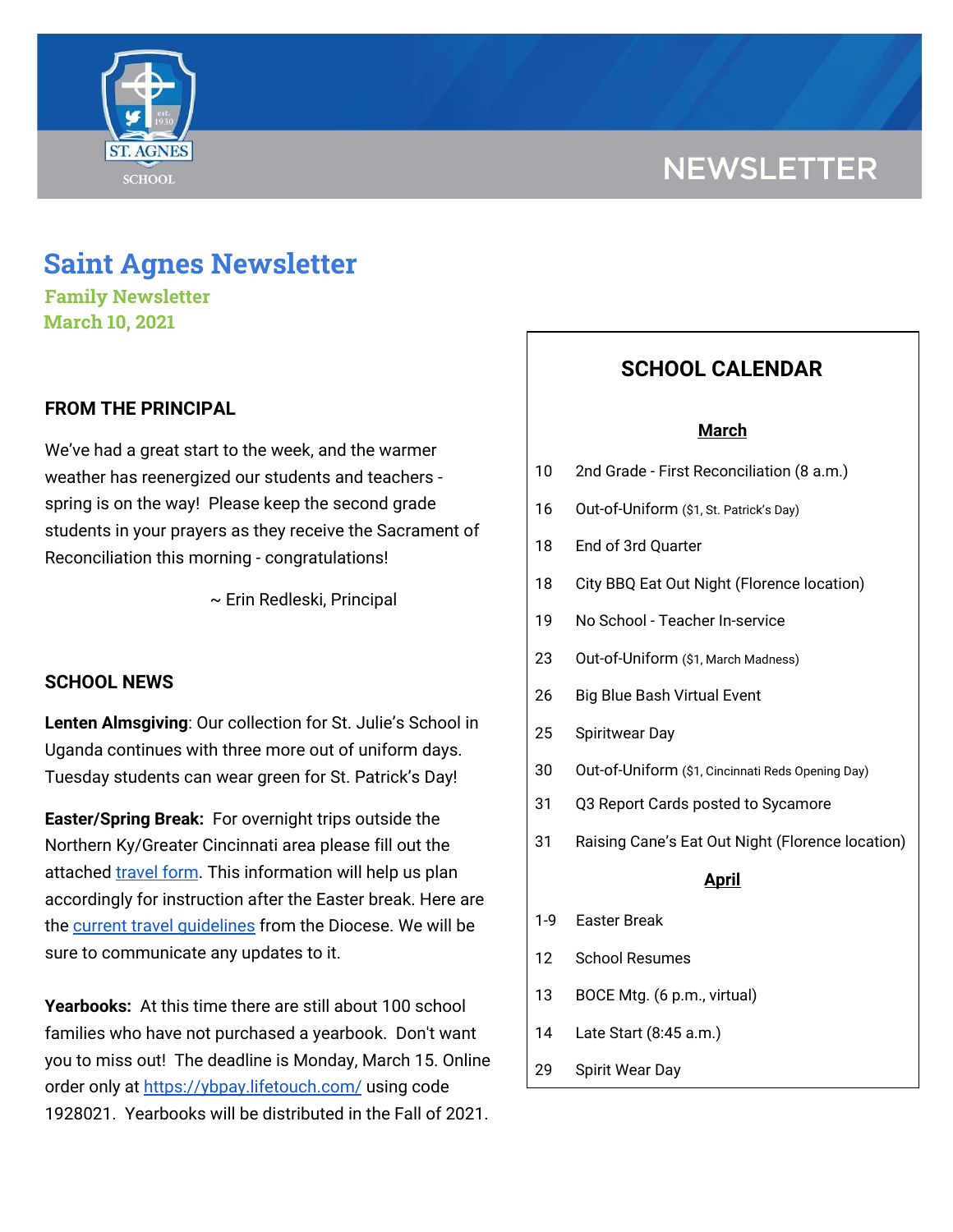**Lost & Found Items:** Please view this **[photo](https://drive.google.com/file/d/1otid3bD2MyNmgOrkpVMxbcoTBkz2hPfA/view?usp=sharing)** to see if your missing water bottle or necklace has been found - items can be claimed in the school office.

Service Hours: Trying to figure out how to log your service hours into Sycamore? This [video](https://drive.google.com/file/d/1cmYj9N-NF2btSiiG8QdTD20q2RJRpwk7/view) will walk you through the process. If you've forgotten your login information for Sycamore, please contact Mrs. Sucher at msucher@saintagnes.com.

#### **PTO NEWS**

**Big Blue Bash First Pick Raffle:** What is the First Pick Raffle? The Big Blue Bash is holding a First Pick Raffle again this year. The winner of this raffle will be able to choose their prize from our many Silent Auction items! Each Ticket is only \$20 each. You can purchase your First Pick Raffle tickets in the car line on Thursday March 11th and Friday March 12th. You can get ahead of the game and purchase online at **[bbb2021.givesmart.com.](http://bbb2021.givesmart.com/)** We will only sell 100 chances for this Raffle. When the 100 chances are sold, you will no longer be able to enter, so make sure you purchase soon! The winner will be drawn on Friday, March 26th at 8:00 am and will be live on our Facebook page <https://www.facebook.com/saintagnesbigbluebash/>. Winner will be contacted via phone and will have until 5PM March 26th to choose their prize. First Pick Raffle excludes CEI Sports memorabilia, class gifts, Raffle prizes, and special "night of " auction items. Some additional exclusions may apply. For questions about the First Pick Raffle or any other Big Blue Bash information, contact the BBB Committee at saintagnesbigbluebash@gmail.com

**Big Blue Bash Raffle Tickets:** The second early bird drawing is on March 10, 2021! The early bird drawing winner will receive \$100 and the seller will receive \$25. The ticket will be returned to the hopper for the main drawing. Tickets can also be purchased on the event website [www.BBB2021.givesmart.com.](http://www.bbb2021.givesmart.com/) The students in each family that sells 10 tickets will be treated to a special treat (date TBD) and the students in the top three selling families will get to silly string Mrs. Redleski! For the week ending March 9, 2021 the top 3 family sellers are: Nienaber (86), Dickman(50) and Brown (45). The following families have sold at least 10 tickets: Alcantara, Asman, Averdick, Bacigalupo, Banham, Barczak, Behymer, Berger, Bishop, Blettner, Bloemer, Bosse, Brown, Browning, Brungs, Carothers, Carter, Cartwright, Conner, Crane, Cruse, E Davis, Davidson, Dickman, Dirheimer, Ditrick, Dougherty, Doyle, Eckhardt, Edmondson, Egan, Everett-Osborne, Fariello, Faris, P.Finke, Forgiel, France, Fullenkamp, Garrison, Gastright, Gearing, Graham, Hail, Hasselbeck, High, Hoffer, Holbrook, Holland, Hunter, Huss, Jordan, King, Koehl, R Kreutzjans, T Kreutzjans, Kruze, Lander, Lantz, Lawrie, Lindloff, Link, Lonnemann, Lynch, Lyons, Mando, Martinkovic, Mauller, McGonigal, McGraw, McHugh, McNeely, Meyer, Minardi, Moening, Moorhead, D Nienaber, S OHara, Osterhaus, Quandt, Ramsey, Randolph, Reardon, Rensing, Resing, Rohlman, Rosing, Schneider, Schoborg, Schuler, Seibert, Seither, Simon, Speed, Stahl, Steedman, Stevens, Tainter, Tappy, Terrell , VonHoene, Wagner, Weitzel, and Wilder. If you have any questions, please reach out to the Big Blue Bash email at saintagnesbigbluebash@gmail.com.

#### **Mission Statement of Saint Agnes School**

Saint Agnes School exists to provide excellence in Catholic education while inspiring and empowering our students to live the Gospel message of Jesus Christ. As compassionate and faithful Christians, we continue to pursue our spiritual journey, achieve our highest academic potential, and be stewards of the Catholic faith to others.